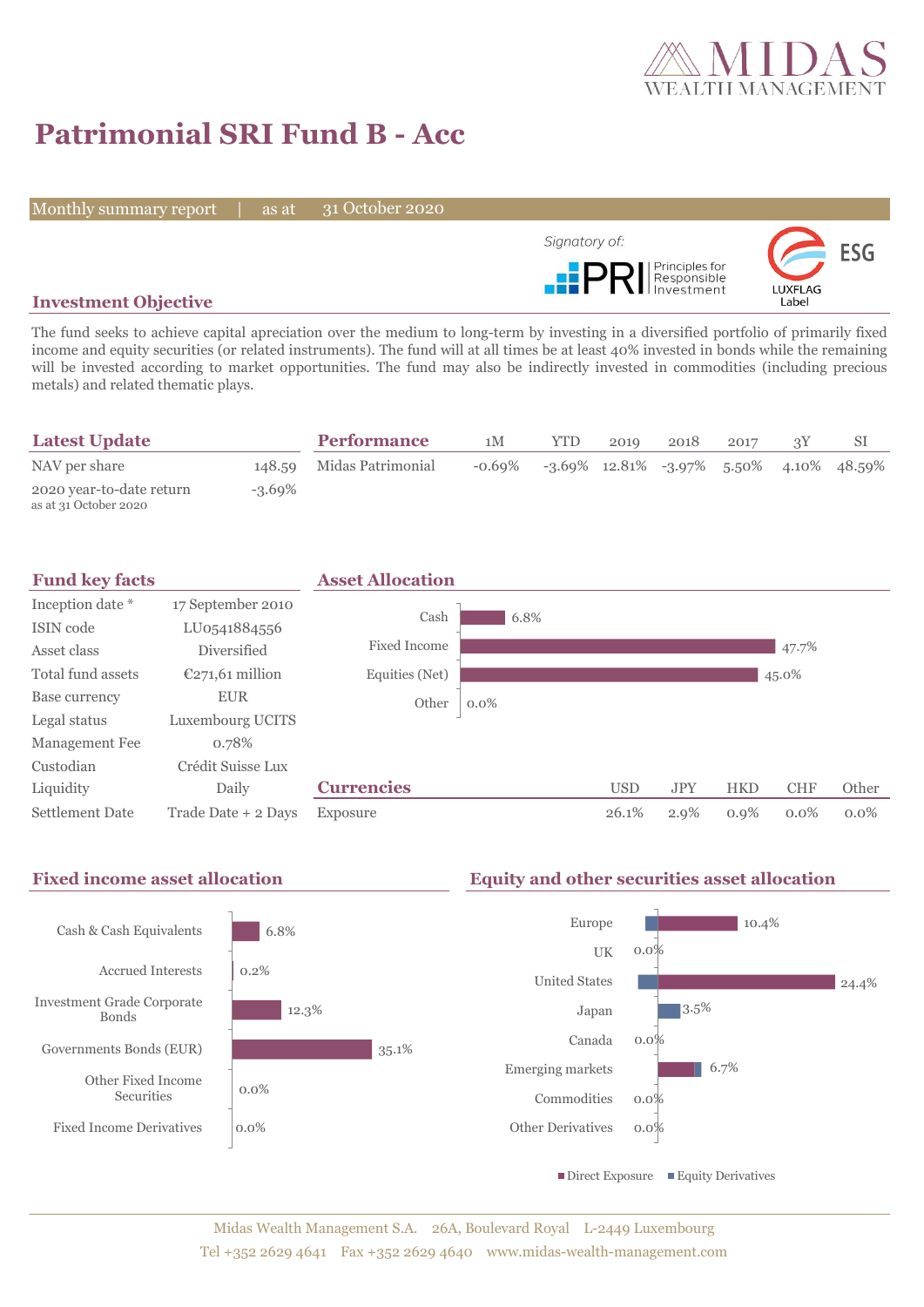

# **Patrimonial SRI Fund B - Acc**

Monthly summary report | as at

31 October 2020

| Top 10 fixed income holdings             | Rating     | Weight  |             | <b>Fixed income rating breakdown</b> |
|------------------------------------------|------------|---------|-------------|--------------------------------------|
| NETHERLANDS GOVT: NETHER 3 1/4 07/15/21  | AAA        | 3.6%    |             |                                      |
| FRANCE O.A.T.: FRTR 1 1/4 05/25/36       | AA         | $2.0\%$ | AAA         | 21.8%                                |
| BTPS : BTPS $1.07/15/22$                 | BBB-       | 1.9%    | AA          | 11.5%                                |
| REP OF POLAND: POLAND 0 02/10/25         | $A-$       | 1.9%    | А           | 10.1%                                |
| DEUTSCHLAND REP : DBR 0 08/15/29         | <b>AAA</b> | 1.8%    | <b>BBB</b>  | 43.6%                                |
| BTPS: BTPS 2 1/2 11/15/25                | BBB-       | 1.6%    | <b>BB</b>   | $0.0\%$                              |
| EUROPEAN INVT BK : EIB o $3/8$ o7/16/25  | AAA        | $1.5\%$ | $\mathbf B$ | 3.6%                                 |
| AGENCE FRANCAISE : AGFRNC 0 1/8 11/15/23 | AA         | $1.5\%$ | <b>CCC</b>  | $0.0\%$                              |
| BTPS: BTPS 0.35 02/01/25                 | BBB-       | $1.5\%$ | <b>NR</b>   |                                      |
| BUNDESSCHATZANW: BKO o 03/11/22          | <b>NR</b>  | $1.5\%$ |             | $9.4\%$                              |

| Top 10 equity holdings           | Sector                        | Weight | <b>Equity sector breakdown</b> |              |       |  |  |
|----------------------------------|-------------------------------|--------|--------------------------------|--------------|-------|--|--|
| ALIBABA GROUP HOLDING-SP ADR     | Consumer Discretionary        | 2.8%   | <b>Consumer Discretionary</b>  | 14.0%        |       |  |  |
| <b>ALTICE NV - A</b>             | Communication Service: 2.6%   |        | <b>Consumer Staples</b>        | $-6.4\%$     |       |  |  |
| AMAZON.COM INC                   | <b>Consumer Discretionary</b> | 2.2%   | Energy                         | $0.0\%$      |       |  |  |
| <b>BROADCOM INC</b>              | <b>Information Technology</b> | 1.8%   | Financials                     | $6.4\%$      |       |  |  |
| NVIDIA CORP                      | <b>Information Technology</b> | 1.7%   | <b>Health Care</b>             | 12.7%        |       |  |  |
| <b>MICROSOFT CORP</b>            | <b>Information Technology</b> | 1.7%   | <b>Information Technology</b>  |              | 36.2% |  |  |
| <b>FREY</b>                      | <b>Real Estate</b>            | 1.7%   | Industrials                    | $0.0\%$      |       |  |  |
|                                  |                               |        | Materials                      | 2.5%         |       |  |  |
| UNITEDHEALTH GROUP INC           | <b>Health Care</b>            | 1.6%   | <b>Communication Services</b>  | $\log 9.0\%$ |       |  |  |
| <b>MARVELL TECHNOLOGIES</b>      | <b>Information Technology</b> | 1.6%   | Utilities                      | 14.1%        |       |  |  |
| <b>CHECK POINT SOFTWARE TECH</b> | <b>Information Technology</b> | 1.6%   | <b>Real Estate</b>             | $8.7\%$      |       |  |  |



# **Thematics breakdown Top 5 funds and other holdings**

| Quaero Bamboo                                    | $2.0\%$ |
|--------------------------------------------------|---------|
| iShares S&P 500 Financials Sector UCITS ETI 1.9% |         |
| iShares S&P 500 Consumer Staples Sector UC 1.0%  |         |
| iShares EURO STOXX Banks 30-15 UCITS ET 0.9%     |         |